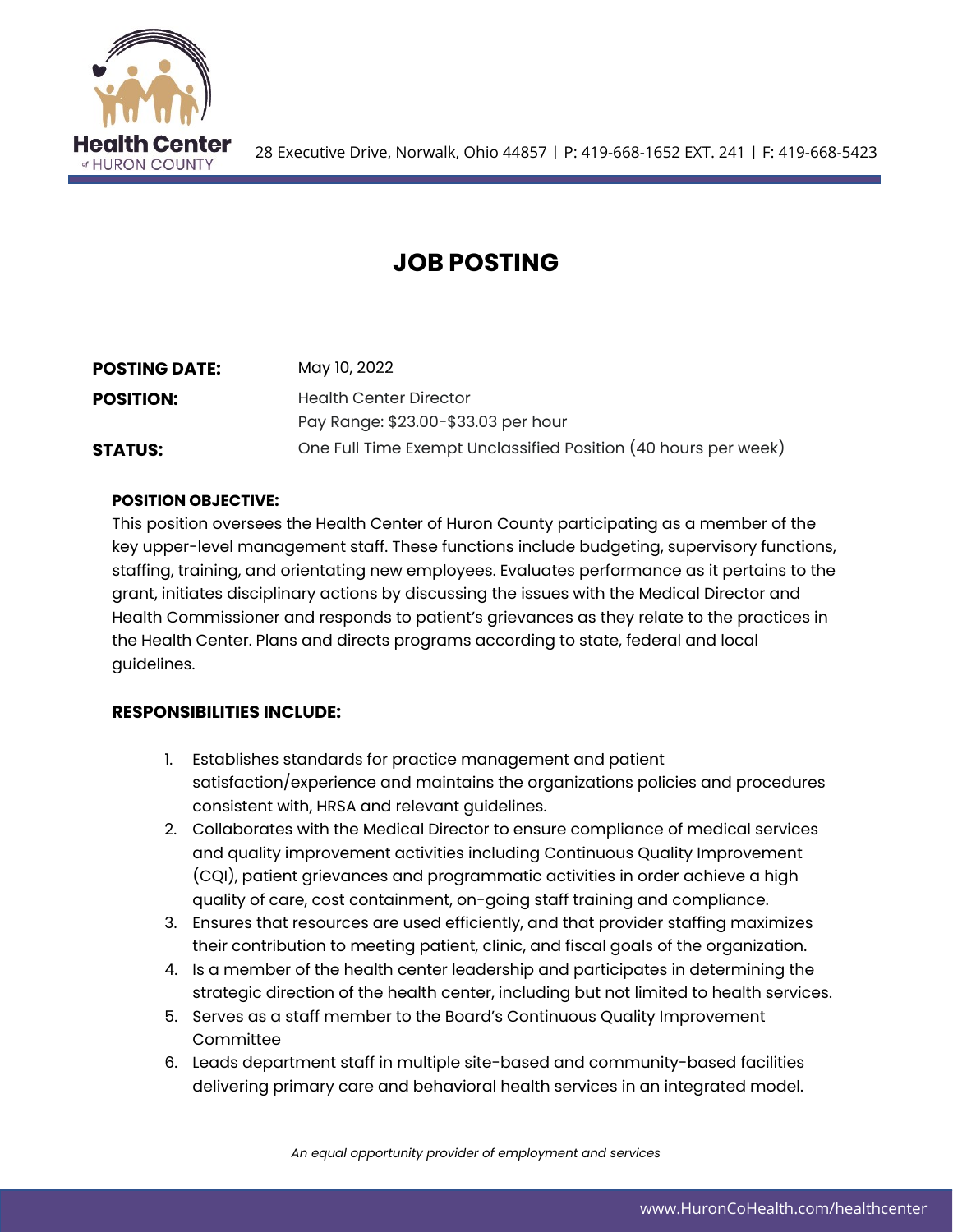

28 Executive Drive, Norwalk, Ohio 44857 | P: 419-668-1652 EXT. 241 | F: 419-668-5423

- 7. Develop, deploy, evaluate, and maintain policies and procedures that support the execution of the mission and improves the patient and staff experience at the Health Center of Huron County.
- 8. Maintains focus on the health center's strategic plan and ensures the efforts of the health services team are focused on achieving the goals of the plan.
- 9. Maximize the health services division's provider productivity and patient utilization and outcomes while simultaneously delivering high-quality clinical care. Coordinate work schedules of all medical program staff to achieve maximum efficiency.
- 10. Ultimately responsible for patient experience at the Health Center of Huron County ensuring that patients are treated respectfully and fairly.
- 11. Responsible for assessment of candidates for employment, coordination of onboarding, orientation, ongoing in-services, training, evaluation for department employees. Actively partners with Nursing Director, Administrative Services Director, the Health Commissioner, and the Medical Director on these activities.
- 12. Facilitates the division's compliance with all applicable laws and regulations including but not limited to FQHC/HRSA.
- 13. Leads and coordinates the health center's HRSA relationship.
- 14. Management of the health center's centralized call center and appointment scheduling. Management of patient flow, ensuring patients are served at the health center's facilities that best meet their needs.
- 15. In conjunction with the Medical Director and the Health Commissioner, responsible for regular quality assurance reports of patient data, consistent with all FQHC (Federally Qualified Health Center) reporting requirements and the Board of Directors approved CQI Plan.
- 16. Oversees the health center's Health Information Management (HIM) systems and staff; ensures provider training to enable timely completion, periodic updates, and capture of all clinical and financial data.
- 17. In partnership with the Administrative Services Director and finance team, leads and coordinates the revenue cycle management to improve revenue collection and minimize errors requiring re-submissions of claims.
- 18. In conjunction with the Medical Director, plans for and conducts monthly webinars and quarterly meetings with the health center's professional and support staff.
- 19. In partnership with the Health Commissioner and Director of Administrative Services, assesses new business opportunities, develops proposals and budgets, negotiates with payers and contracting agencies, implements new programs, manages relationships with payers and contracting agencies, and evaluates the health center's performance, adjusting where necessary to improve performance.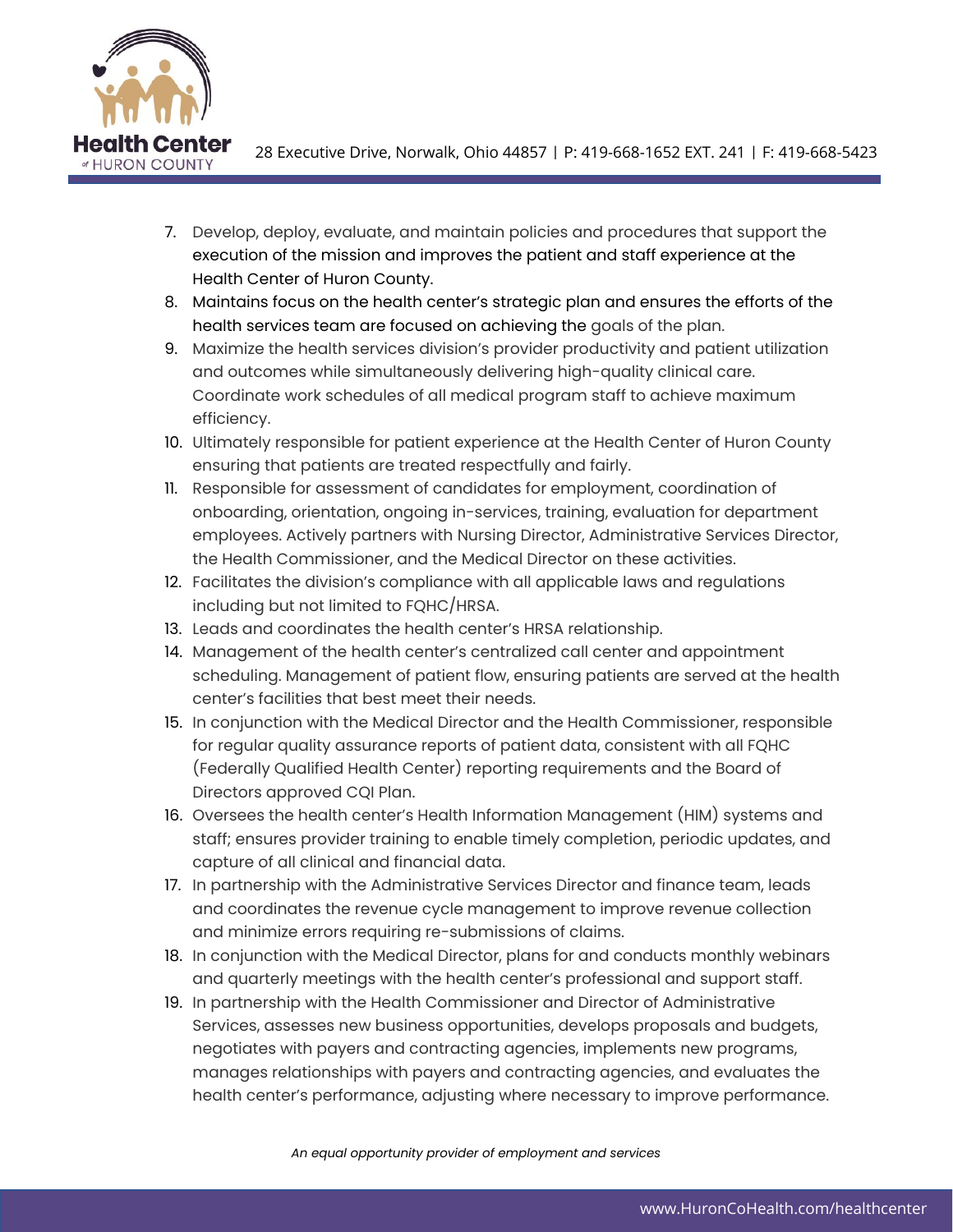

28 Executive Drive, Norwalk, Ohio 44857 | P: 419-668-1652 EXT. 241 | F: 419-668-5423

- 20. In conjunction with the Health Commissioner and the Director of Administrative Services, participates in negotiations with managed care companies, evaluates payment mechanisms and programmatic requirements, oversees the work of the health services division in executing these responsibilities, and facilitates the necessary reporting and compliance activities.
- 21. Coordinates with the Health Commissioner to ensure that health center facilities are maintained in a safe, "hospital clean", and respectful manner.
- 22. Prepare reports and other documentation requested by regulatory agencies, Health Commissioner, Medical Director, and Board of Directors.
- 23. Hold staff accountable to expectations while simultaneously building morale and support for Health Center of Huron County's mission.
- 24. Perform other functions as assigned by the Health Center Board, Health Commissioner.

## **EDUCATION, LICENSING/CERTIFICATION(S), EXPERIENCE, KNOWLEDGE, SKILLS AND OTHER JOB REQUIREMENTS:**

- 1. Must have a valid Ohio Driver's License, proof of liability insurance (meeting minimum standards set forth in HCPH'S Personnel Manual), and access to reliable transportation.
- 2. Drug screening, background check, and pre-employment physical clearances.
- 3. Public Health emergency staff must complete all certifications required by the Ohio Department of Health Emergency Preparedness (PHEP) Grant within six months of hire.
- 4. Maintains information in a confidential manner and complies with HIPPA regulations.
- 5. Advanced degree in relevant field from an accredited professional school preferred (e.g., MBA, MPH, MHA) however, bachelor's degrees, RN, social worker, or related relevant experience will be considered by the Board.
- 6. Prefer a candidate who brings experience with patients and vulnerable populations.
- 7. Prefer experienced with health care planning and administration within an ambulatory health care setting.
- 8. Knowledge of medical staff organization and structure, medical credentialing and privileging, outcomes-based quality of care, clinical effectiveness and performance improvement.
- 9. Excellent written and verbal communication skills; conflict resolution skills, demonstrated commitment to staff and personal continuing education and training to improve the ability to deliver superior service for the population served by the Health Center of Huron County.